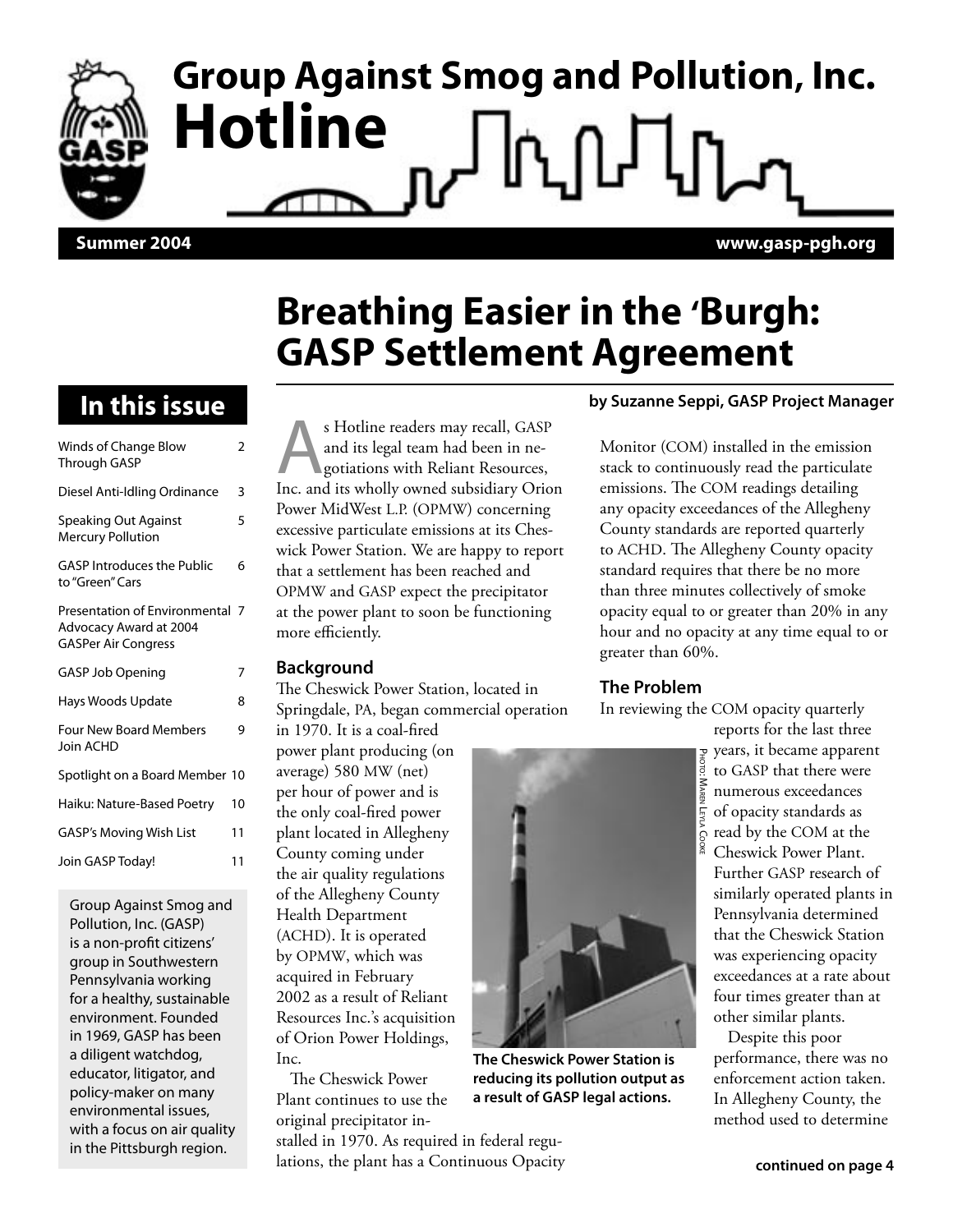## **Winds of Change Blow Through GASP**

 $\prod_{\alpha\in\alpha}$ here have been a number of changes occurring at GASP that you should know about. Some are of our own making and others the result of circumstance. Our long-term Executive Director, Suzanne Seppi, stepped down this spring to attend to family matters. Over the past 6 years Sue has provided invaluable leadership to the cause of a healthier, cleaner environment in the Pittsburgh region. She has ably represented GASP and initiated important campaigns. Although Sue is too modest to say so, it's fair to say that many of GASP's recent successes are largely due to her hard work. It's been my pleasure to work with and know her. Fortunately for GASP, Sue's dedication is not easily diverted, and she has agreed to continue serving

part-time as our Project Manager. At our May board meeting, Sue's Executive Assistant and manager of the GASPer air monitor program, Rachel Filippini, was unanimously promoted by the Board to be our new Executive Director. She has worked closely with Sue and has proven herself as a dedicated environmentalist in her own right. The board feels confident in her ability to capably lead GASP into the future.

As GASP has taken on more ambitious projects, it has become evident that we needed more staff. Thanks to increased membership and support from the Heinz Endowments, we were able to hire Elizabeth Rosemeyer as our Policy and Outreach Coordinator. She has a background in

community and nonprofit work and also has a law degree. Elizabeth will work closely with Rachel and the board, researching policy matters and regulations and helping

GASP increase its presence in the community.

Our Development Director, Meliza Jackson, has been with us part-time for a year and a half now, but some of you may not have met her yet. Please take the time to talk to her if you do. She helps with GASP events, grant writing, and touching base with our supporters.

We also are fortunate to have a new intern, Michael Roth, helping our staff. Mike hails from Oberlin College and has a background in economics and the environment. He will assist with our diesel pollution monitoring projects. We are looking to hire an administrative assistant soon as well. Please help us welcome and support our new staff and vol-

> unteers. You can read more about them and the GASP Board on our website at whiteers. Fou can rea<br>
> and the GASP Board<br>
> signal www.gasp-pgh.org.<br>
> Speaking of our w<br>
> member, *Hotline* Ec PHOTO: MARLA FERRENCY

**by Jonathan Nadle, GASP President**

Speaking of our website, GASP board member, *Hotline* Editor, and webmistress Marla Ferrency has been busy updating its content. She also started using new software that will allow us to improve newsletter production values, starting with this issue. Among other changes, *Hotline* sports a new masthead and the photos are of higher quality.

The final change of note is that, this fall, GASP will be moving out of its long-term office space in the Eastminster Presbyterian Church in East Liberty. We've been fortunate to have use of that donated office space for many years, but the church has need of it now. We are

most grateful to the church for their support, but are looking forward to renting a more spacious office that will more comfortably accommodate our staff.  $\delta$ 

**GASP Mission Statement** GASP will act to obtain for the residents of Western Pennsylvania clean air, water, and land in order to

#### **Methods of Achieving Mission**

GASP is a citizens' group based in Southwestern PA which focuses on Allegheny County environmental issues. When pertinent to these concerns, we participate in state and national environmental decisions.

create the healthy, sustainable environment and quality of life to which we are entitled.

We believe in the public's right to receive accurate and thorough information on these issues and to actively participate in the decision making process.

To achieve our environmental goals on behalf of our membership, GASP will advocate, educate, serve as an environmental watchdog, mobilize action, and litigate when necessary.

We will work both independently and in cooperation with like-minded individuals and groups as determined by the Board of Directors.

We will uphold GASP's reputation for scientific integrity, honesty, and responsible involvement.



**Rachel Filippini (left), Elizabeth Rosemeyer (right)**

Pittsburgh, PA 15206 412.441.6650 412.661.9984 fax

**The Hotline** is the quarterly newsletter of the Group Against Smog and Pollution, Inc.

www.gasp-pgh.org gasp@gasp-pgh.org

P.O. Box 5165

Printed on 100% post-consumer recycled, processed chlorine-free paper.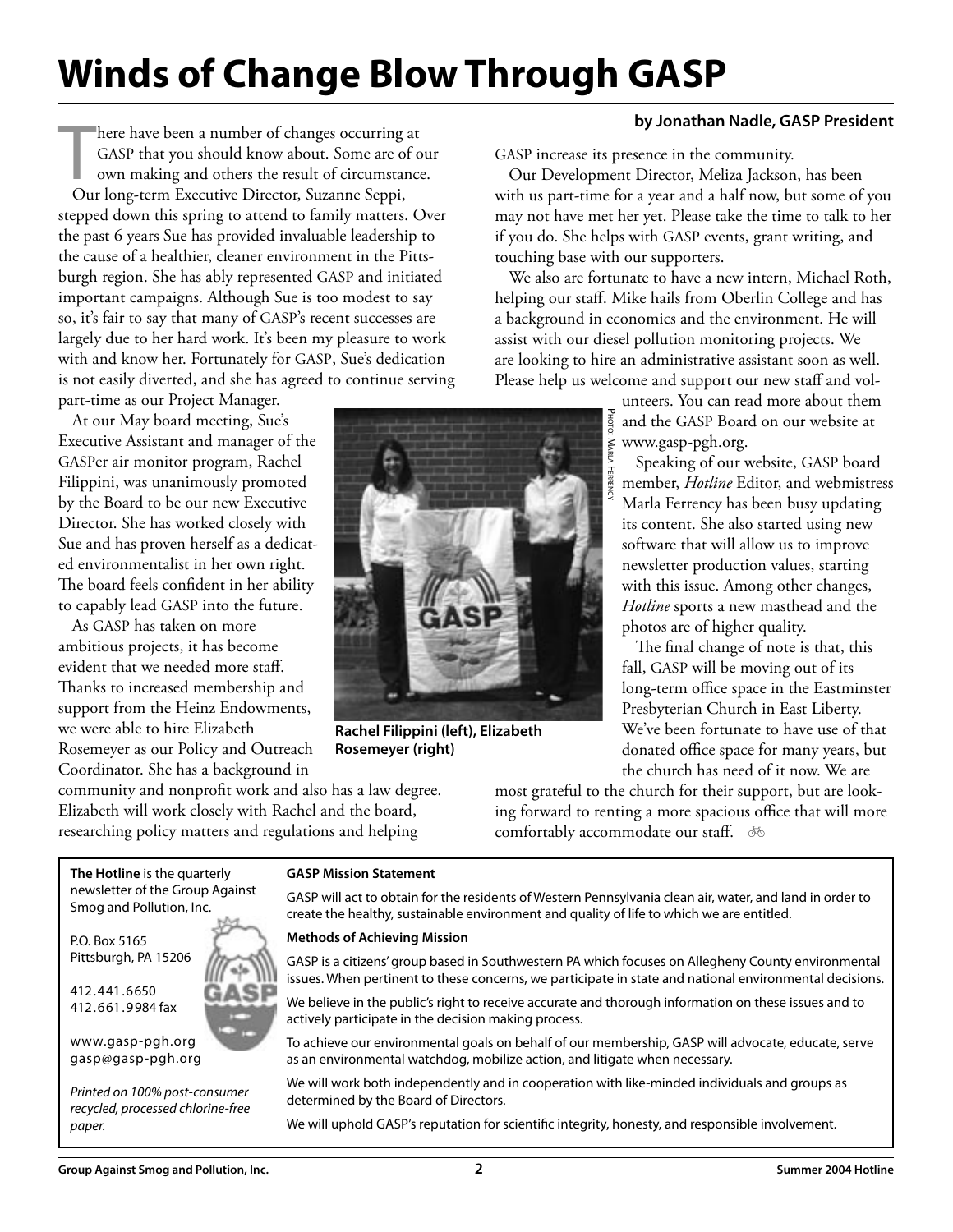## **Diesel Anti-Idling Ordinance Chugging Along**

ASP continues to stay heavily involved in the ad-<br>
yancement of the diesel anti-idling ordinance. Since<br>
January of this year, several important events have vancement of the diesel anti-idling ordinance. Since happened.

### **March 3, 2004**

At the Allegheny County Board of Health meeting, Roger Westman, Air Quality Program Director, presented the latest version of the school bus idling regulation, and requested that it be made available for public comment. The Board of Health approved a public hearing.

### **April 13, 2004**

The Allegheny County Health Department held a public hearing to receive comments regarding a proposed modification of the Air Pollution Control Regulations (Article XXI) to include the school bus idling regulation, created to prevent unnecessary school bus idling. GASP gave comments at this public hearing and encouraged interested citizens to comment as well. To read about some of the specific items in the regulation GASP wanted to see strengthened, go to www.gasp-pgh.org/action/idling-041304hearing.html

### **May 5, 2004**

The Board of Health approved the School Bus Idling Regulation. Next, it must go to County Council for

### **by Rachel Filippini, GASP Executive Director**

approval before it can be enforced. To view the final version of this regulation visit our website: www.gasp-pgh.org.

We are hopeful that County Council will pass the new legislation in plenty of time for it to start being enforced for the upcoming school year. As you may remember, the school bus idling regulation is just one piece of the original anti-idling ordinance that was passed late last summer by Allegheny County Council. The Health Department must still craft regulations for many other kinds of heavy-duty diesel vehicles, including trucks, other buses (including PAT buses), and trains. We have been reassured by Health Department Director Dr. Bruce Dixon that the Board of Health will direct the Air Quality Division's Advisory Committee to start working on another piece of the original ordinance at their July meeting. GASP will, of course, remain very active on this issue, continuing to play a role in the creation of future anti-idling regulations.

In addition to keeping our readers updated on the antiidling regulation, we also want to know your concerns about idling vehicles. Is there a particular street corner where diesel vehicles always idle in your neighborhood? Contact GASP with your air quality concerns at (412) 441-6650 or gasp@gasp-pgh.org. b

## **Other Diesel News**

In May 2004 the EPA announced a new off-road diesel rule that would significantly reduce emissions from tractors<br>bulldozers, locomotives, barges and other off-road vehicles propelled by diesel fuel. Although these vehicles n May 2004 the EPA announced a new off-road diesel rule that would significantly reduce emissions from tractors, bulldozers, locomotives, barges and other off-road vehicles propelled by diesel fuel. Although these vehicles spew more soot than the nation's entire fleet of cars, trucks and buses, off-highway diesel engines have not faced the same any emissions standards until 1996, a full three decades after the first regulations for highway diesel trucks and buses. On average, off-highway engines contribute about 45% of the particulate matter, and one-quarter of the smog-forming nitrogen oxides from all mobile sources. In Allegheny County, off-highway diesel contributes roughly 56% of PM10.<sup>1</sup> It is predicted that once the current fleet of diesel-powered engines is retired, the level of nitrogen oxides in the air will be reduced by 738,000 tons annually and the level of soot by 129,000 tons.

The new regulations, which will require refineries to produce cleaner-burning diesel fuel and engine makers to cut U.S. diesel emissions by more than 90%, could prevent as many as 12,000 premature deaths and 15,000 heart attacks each year, according to health experts. Another study by air pollution officials and regulators estimates that stronger regulations would save the nation \$67 billion annually through avoided incidences of hospitalization, lost work days, premature death and other health effects.

1 Union of Concerned Scientists. Comparison for All Diesel Equipment in Pennsylvania http://www.ucsusa.org/clean\_vehicles/trucks\_and\_buses/page.cfm?pageID=1212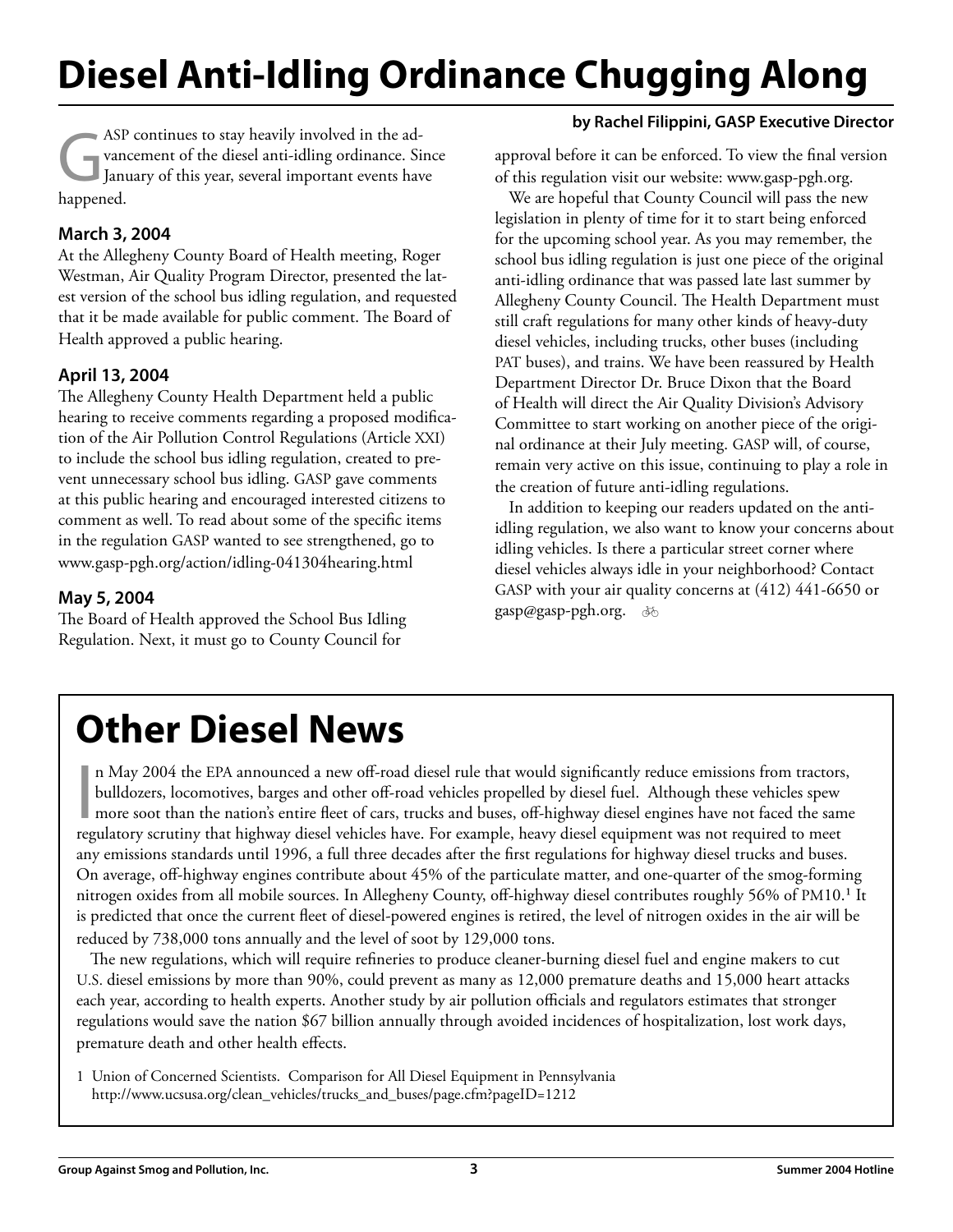#### **continued from page 1**

opacity violations is that a trained inspector visually reads the opacity (smoke) as it leaves the stack. Under this sporadic methodology, clearly not usable at night, there had never been any observed (and enforceable) visible emissions violations at the Cheswick Power Plant.

### **Action Plan**

GASP believed that, as the ACHD air quality regulations required the COM to be calibrated and functioning properly, there was no reason not to rely on the accuracy of this monitor to determine compliance with opacity regulations, in addition to the human smoke reader observations. Therefore, in April 2003 GASP issued a "60 Day Notice of Intent To Sue" to appropriate individuals at the Environmental Protection Agency, the Pennsylvania Department of Environmental Protection, the Allegheny County Health Department, Bureau of Air Quality, and a copy was sent to OPMW/Cheswick Power Plant.

At the conclusion of the 60 Day Notice period, none of the federal, state, or local agencies had moved to initiate their own action relevant to this issue. GASP, therefore, prepared and sent to OPMW a draft complaint seeking civil penalties and injunctive relief, in order to get their comments and reaction before actually filing a legal suit. At this point, OPMW initiated a meeting with GASP to discuss the complaint. Shortly thereafter, OPMW was willing to negotiate a settlement of the GASP complaint.

### **Essentials of the Settlement Agreement**

- 1. OPMW agreed to follow a detailed schedule of repair and improvement on the Cheswick electrostatic precipitator to be completed no later than three years from the date of the agreement.
- 2. OPMW agreed to stipulated penalties for failure to follow this schedule.
- 3. An Advisory Committee was created by GASP to monitor OPMW compliance with the schedule and to meet periodically with OPMW.
- 4. OPMW is funding a three-year Environmental Education Program(s) developed and administered by GASP.
- 5. GASP agreed not to sue OPMW with respect to opacity violations for the period of the agreement as long as OPMW is in compliance with the terms and conditions of the agreement.
- 6. Ninety days after the date for final completion of all actions specified in the Schedule for Improvement or December 31, 2005, whichever is earlier, if Cheswick Power Plant continues to experience significant opacity exceedances, GASP shall be free to initiate any appropriate legal actions based on opacity exceedances which occur thereafter.
- 7. GASP has the right to terminate the agreement each year just prior to the anniversary date of February 18, 2004, based on a lack of steady progress in reductions of opacity exceedances, as compared to the record of other best performing coal-fired power plants (with respect to opacity exceedances) in Pennsylvania operated by Reliant. Reliant has an interest in about 25 power plants in Pennsylvania. Some of these coal-fired plants have better records than the Cheswick Power Plant with respect to opacity violations.
- 8. The Cheswick Power Plant will follow a regular plan of precipitator maintenance as defined in the agreement. This will be monitored by the Advisory Committee.
- 9. The agreement is intended to deal only with opacity readings and visible emissions from the Cheswick Power Plant. It is not intended to govern the actions of either party with respect to other types of emissions or facilities.



**Advisory Committee members tour the Cheswick Power Station with plant employees**

### **Recent Progress**

GASP has developed its Advisory Committee comprised engineers from the GASP Board and membership, a physicist, GASP staff and a Cheswick resident. The committee and OPMW held its first meeting on May 4, 2004, which included a tour of the Cheswick Plant. The Cheswick Power Plant was planning a May 2004 shutdown for repair work, during which OPMW planned to do 60% to 70% of the precipitator repairs. Repairs are based on consultant recommendations per a 1/12 scale operating model of the Cheswick electrostatic precipitator that had been built to model emissions and help determine new construction/replacement actions.

The very night after the May 4 GASP-OPMW meeting, there was an unexpected fire at the power station and the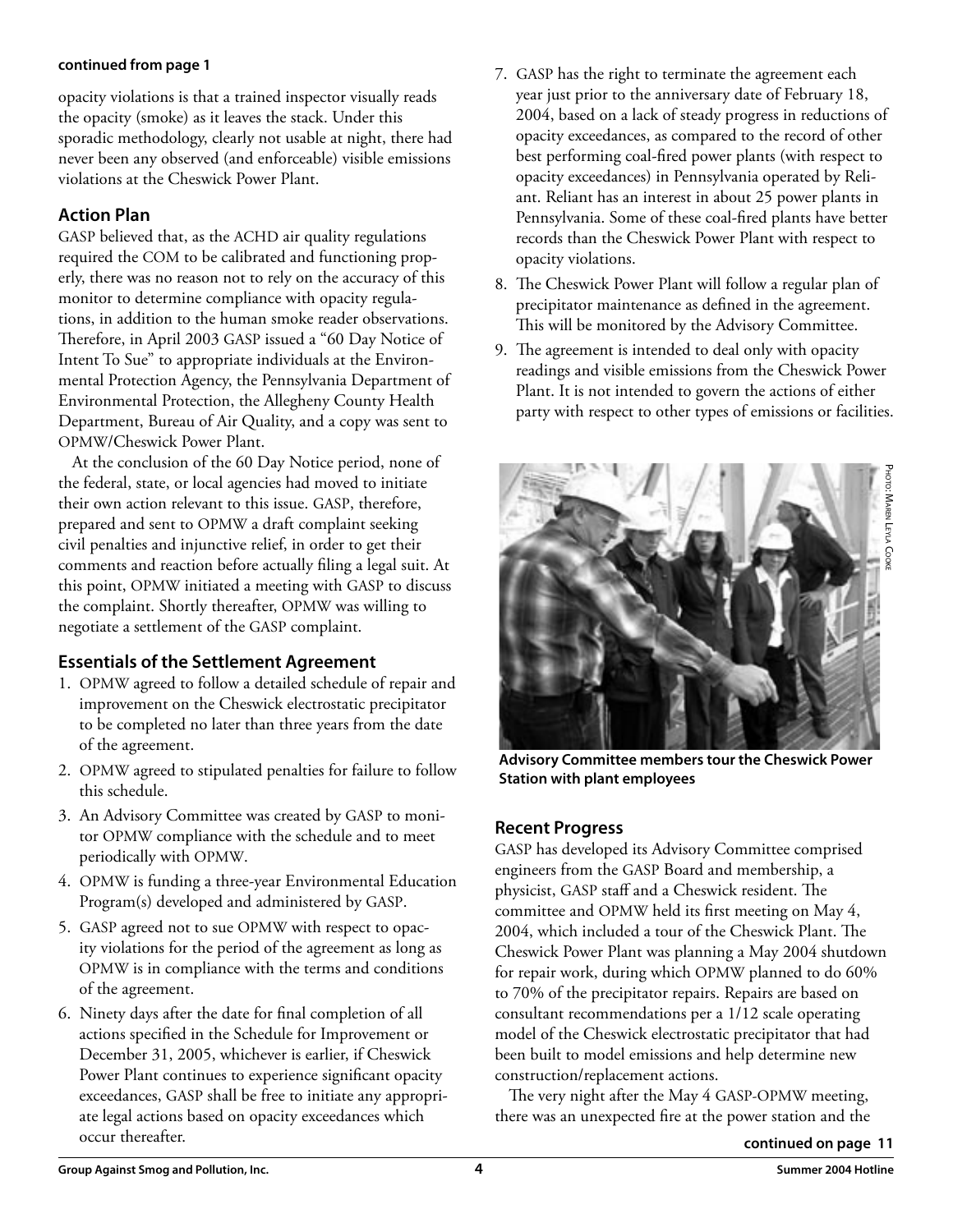## **GASP in Action: Speaking Out Against Mercury Pollution**





GASP Executive Director Rachel Filippini (above) spoke at a press conference at Point State Park on June 1st regarding mercury emissions from coal-fired power plants and the ongoing attempts by the Bush Administration to roll back some requirements of the Clean Air Act (see the previous issue of *Hotline*). Behind Rachel are staff from PennEnvironment, which organized the press conference, and a largemouth bass the size of a small school bus. The inflatable fish helped drive home the connection between coal-fired power plants and human health; fish consumption is the primary way that humans are affected by mercury pollution.

GASPer Maren Cooke (at left, flanked by her daughters Innes and Kielan) also spoke at this event, putting the issue in historical context and discussing the many ramifications of mercury pollution on all humans, especially on the very young.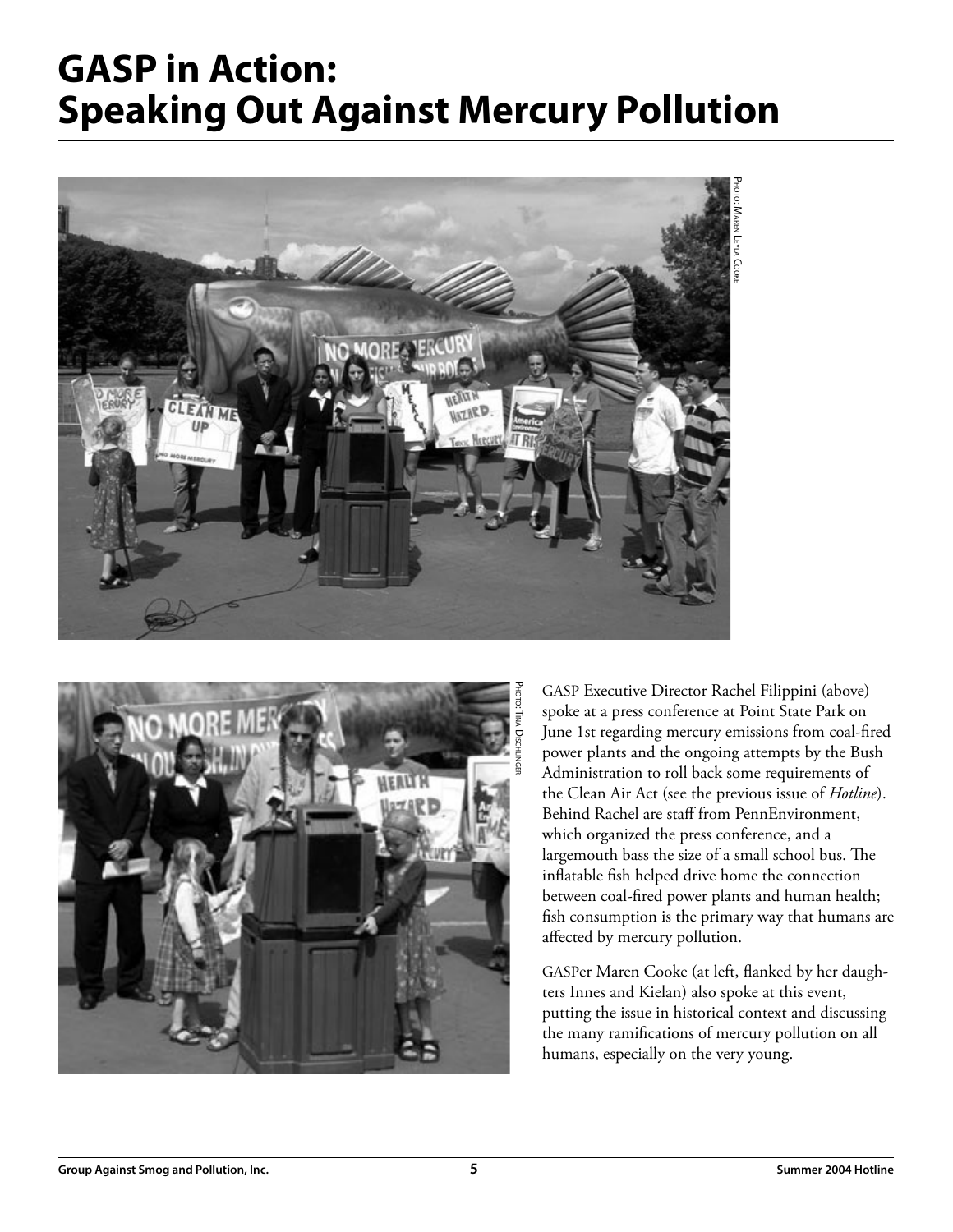## **GASP Introduces the Public to "Green" Cars**

t may have been the largest gathering of hybrid<br>electric vehicles in western Pennsylvania! GASP<br>held its Drive Cleaner, Drive Greener event in M<br>at Construction Junction with a total of 14 Honda t may have been the largest gathering of hybrid electric vehicles in western Pennsylvania! GASP held its Drive Cleaner, Drive Greener event in May Civic Hybrids, Honda Insights and Toyota Priuses. GASP introduced the public to hybrid electric vehicles through test drives, hybrid cars on display, and several fact sheets and information about the environmental and financial advantages of purchasing a new hybrid car.

Despite a rainy afternoon, the event attracted an estimated 175 people, 60 of whom took advantage of free test drives in cars from Rohrich Toyota and McKean Honda. During the four-hour event, the two test-driving vehicles were in constant demand. Some of the participants were in the market for a hybrid; many of them just wanted to see what it was like to drive one (it's remarkably similar to a conventional car).

GASP also arranged for a dozen local hybrid car owners to bring their cars and their first-hand knowledge



**Prius owner Joy Sabl (right) shows her car to a Drive Cleaner, Drive Greener attendee**

#### **by Marla Ferrency, GASP Board Member**



**The Drive Cleaner, Drive Greener event featured many hybrid cars owned by Pittsburghers**

about owning this new technology. The display of cars with their hoods open and doors ajar attracted a host of questions from attendees and started many conversations and a few debates. Hybrid car owners turned out to be the ideal ambassadors for the cars, with ownership experience ranging from two weeks to more than three years.

With Brad Yoder providing musical entertainment, attendees had a chance to meet and socialize with GASP staff, event volunteers, hybrid car owners and other attendees. Bike Pittsburgh (a cycling safety, advocacy, and awareness organization) was on hand as well, with one of Pittsburgh's brand new bike racks and information about Bike to Work Week. There was also an opportunity to explore Construction Junction's warehouse of salvaged and recycled construction and home improvement materials.

With four new hybrid vehicles scheduled to be released in the coming year, GASP hopes to have an expanded event next year. If you are interested in planning or participating in such an event (especially if you are a hybrid car owner), please let GASP know! Call (412) 441-6650 or email gasp@gasp-pgh.org.

Links to all of our event partners can be found on the GASP website, along with an event review published in the Post-Gazette entitled "Hybrid vehicles hoping to stir desires of motorists: Seeing another kind of green": http://www.gasp-pgh.org/action/drivecleaner2004-2.html

ðó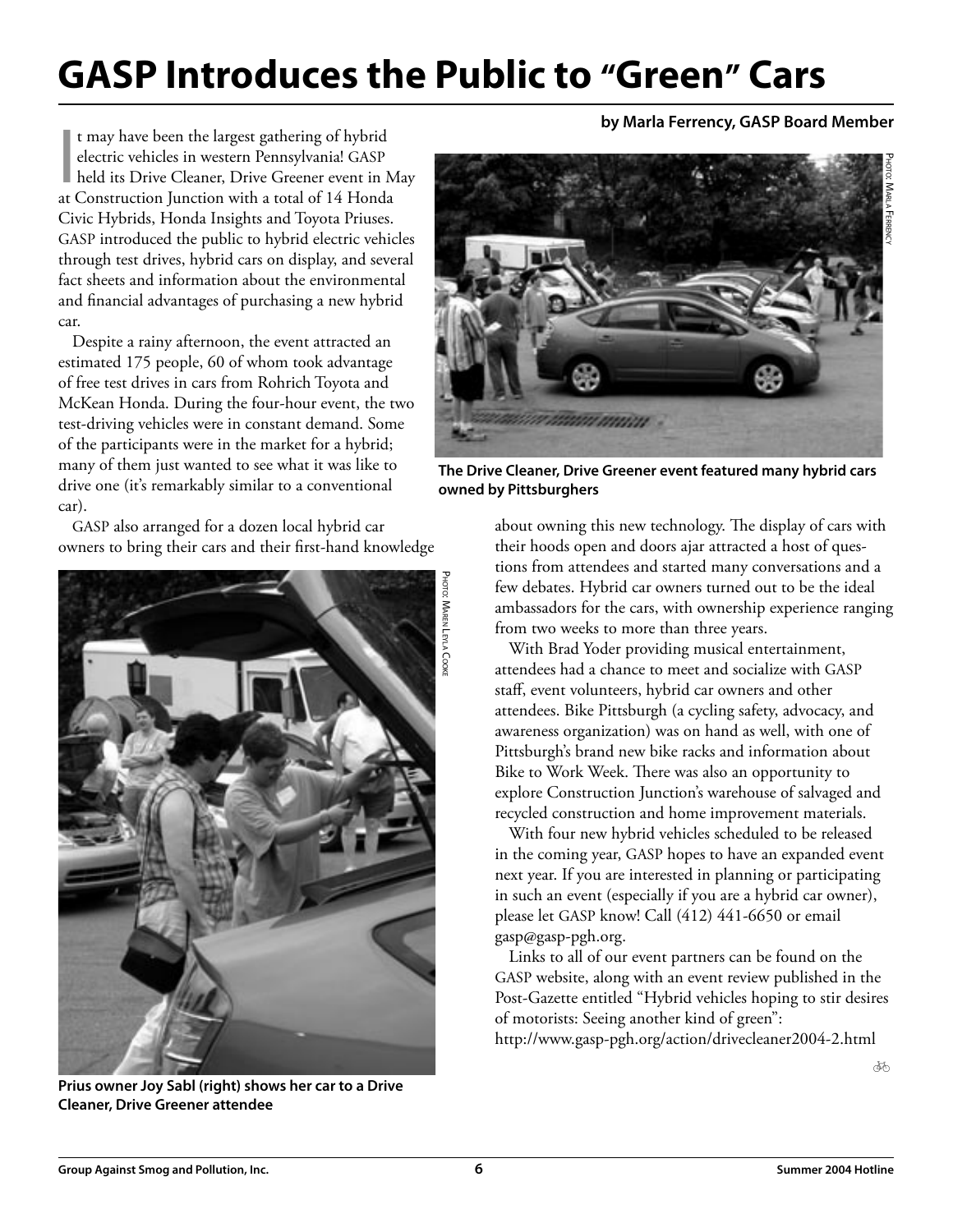## **Presentation of Environmental Advocacy Award at 2004 GASPer Air Congress**

his past spring, GASP held its annual GASPer Air<br>Congress at Carnegie Mellon University. The event<br>drew several schools whose students prepared many<br>exciting presentations. Groups of students from Woodland his past spring, GASP held its annual GASPer Air Congress at Carnegie Mellon University. The event drew several schools whose students prepared many Hills High School, Ingomar Middle School and East Allegheny High School presented a wide array of investigations,

ranging from monitoring the carbon dioxide levels in their chorus and band rooms to evaluating air pollutants in mobile classrooms as compared to interior rooms.

The student presentations were followed by a discussion of fine particulates in Pittsburgh by Cliff Davidson, Director of Carnegie Mellon University's Environmental Institute. Students spent the afternoon touring CMU's Intelligent Workplace, where they learned about the latest green building technologies to make the workplace both healthier for employees and more sustainable.

A new addition to this

year's Air Congress was the presentation of the first annual William W. Mullins Environmental Advocacy Award. The award was funded by GASP's William W. Mullins Fund, an account established by donations from the family, friends



and colleagues of the late Bill Mullins, a longtime GASP board member. The recipient of this year's award is Melissa Meighan, a senior at East Allegheny High School. Melissa received the \$300 award and certificate for her project, which focused on seasonal variations in air quality. Melissa

> contrasted air quality read- $\frac{1}{6}$  ings taken by the GASPer Air Monitor in the summer as compared to the winter at several playgrounds around the county. Melissa's project also discussed the federal administration's current backsliding on environmental and, specifically, air quality regulations.

Next year's Mullins Environmental Advocacy Award will be open to both middle school and high school students as well as to student environmental/science clubs. To receive more information and an application, contact the GASP office.

Interested teachers can also contact GASP to sign up to

use the GASPer Air Monitor during the coming school year, the ninth year of the program.

GASP office phone: (412) 441-6650, GASP e-mail: gasp@gasp-pgh.org  $\overline{\mathcal{A}}$ 

## **GASP Job Opening**

uring the next two months, GASP will be starting the hiring process for a part-time Administrative Assistant. This position will start in the fall.

The GASP Administrative Assistant will independently manage a wide variety of administrative tasks to keep the office organized and efficient. Duties will include: providing administrative support to staff, maintaining GASP mailing list and database, paying bills, preparing financial reports, preparing bulk mail, assisting in event planning, maintaining office supplies, and other duties as needed.

Applicants should submit a cover letter and resume to:

GASP P.O. Box 5165 Pittsburgh, PA 15206 E-mail: gasp@gasp-pgh.org



**Environmental Advocacy Award from GASP**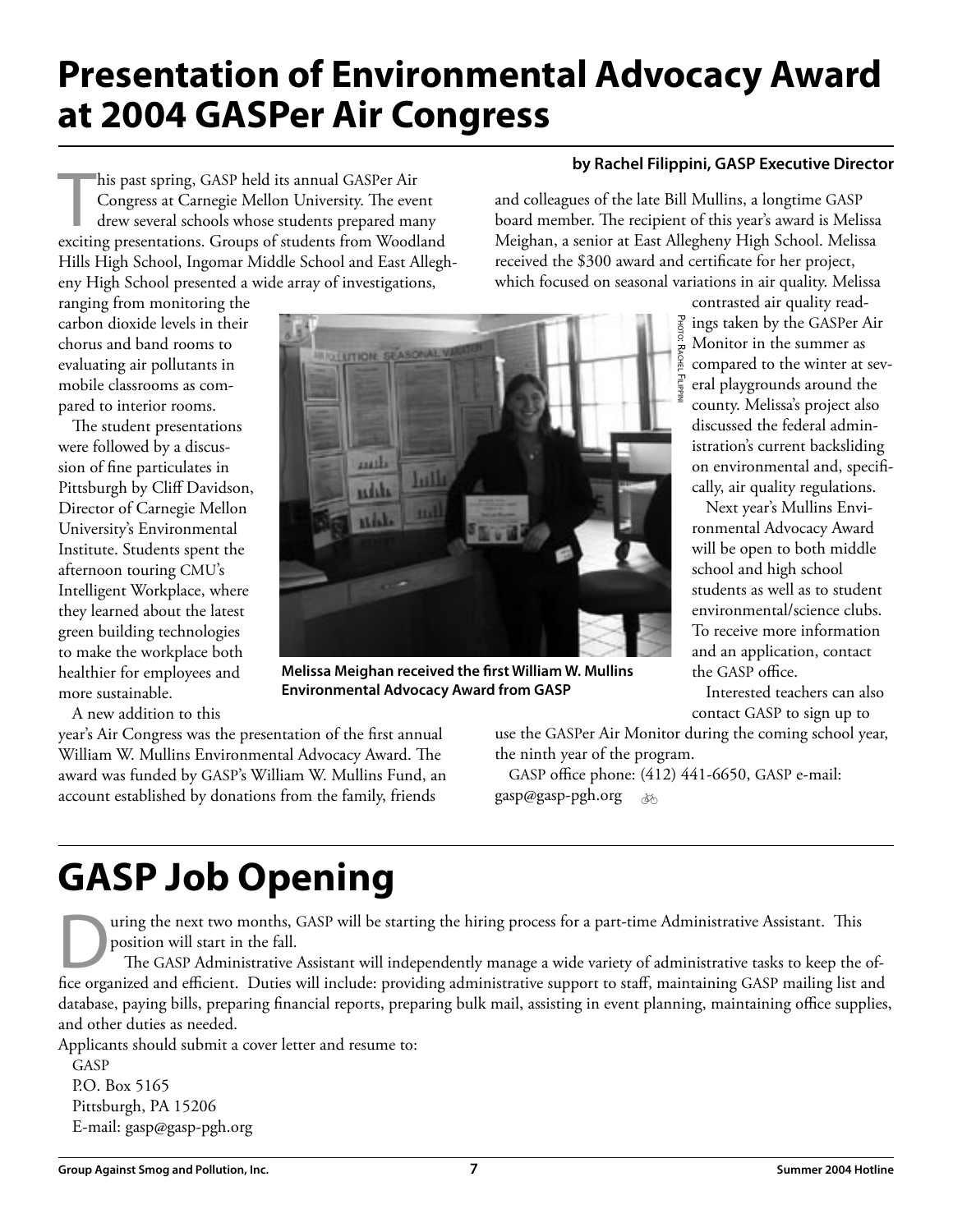## **Hays Woods Update**

Since publicly proposed on May 15, 2003 at a meet<br>
ing of the Pittsburgh Planning Commission, plans<br>
to strip-mine a 635-acre parcel of woodlands on th<br>
southern bank of the Monongahela has brought opposiince publicly proposed on May 15, 2003 at a meeting of the Pittsburgh Planning Commission, plans to strip-mine a 635-acre parcel of woodlands on the

tion from GASP, the Sierra Club, Citizens for Pennsylvania's Future, Clean Water Action, the Baldwin Citizens Alliance and Ground Zero Action Network.

Recently, artists Tom and Connie Merriman and Laurie Palmer, working under the auspices of the Monongahela Conference on Post-Industrial Public Spaces, contributed

### **Public involvement** and **opposition** are indeed **key** to exposing the damage this project will generate.

artwork, visuals and a June 25, 2004 presentation held at Homestead's ArtSpace. Connie and Tom's aim is to use graphic representations to stir public dialogue. Palmer's scale model of the site reveals the leveling and lowering of the land after mining; their "Burma Shave" signposts along Rte. 837 inform citizens of the value of the verdant woodland atop the nearby cliff, "Breathe Air Cleaned by Hays Woods."



**This waterfall is in jeopardy due to a proposed development in Hays Woods**

## At the beginning of summer 2004, many of the permits

are still in play, and other key submissions have not been made by the Pittsburgh Development Group II (PDG),

Charles Betters' company, which proposes a racetrack/slots/hotel/ retail/residential complex atop the heights of South Hills.

**by Fran Harkins, GASP Board Member**

### **Traffic Study**

Promised to the City of Pittsburgh by March 2004, PDG has not yet submitted a study. Given the rush-hour gridlock of Rt. 837 between Becks Run and Mifflin

Roads, and the narrow, curving nature of Glass Run and Streets Run Road, crafting a rationale for easy access to this site must be a daunting task.

### **Surface Mining Permit**

Submitted June 25, 2003, this permit continues to be under the study of the Department of Environmental Protection (DEP). In September 2003 and February 2004, the DEP issued deficiency letters which requested PDG to provide additional information, make corrections and/or modify their plans. The DEP is now drafting a third deficiencies letter as its engineers have serious concerns both over "inadequate responses" and "serious" issues such as stormwater.

### **Air Quality Permit**

The proposed crushing and grinding of coal and rock triggered the need for an air quality permit submitted to the Allegheny County Health Department. The public comment period has passed; the permit is pending.

### **Army Corps of Engineers (ACOE)**

Under the Clean Water Act, the ACOE has jurisdiction over stream and wetland fills. Potentially, about one mile of streams may be filled by overburden. PDG has not yet submitted a formal application to the ACOE. Such a request will trigger a public hearing and a public comment period—another opportunity for citizen engagement.

### **Pennsylvania Horse Racing Commission**

PDG applied for a coveted racetrack license early in 2003. Public hearings before the state racing commission will provide yet another important opportunity for the public to voice their concerns. Since slots were just legalized in PA, the state will form a Gambling Commission that will determine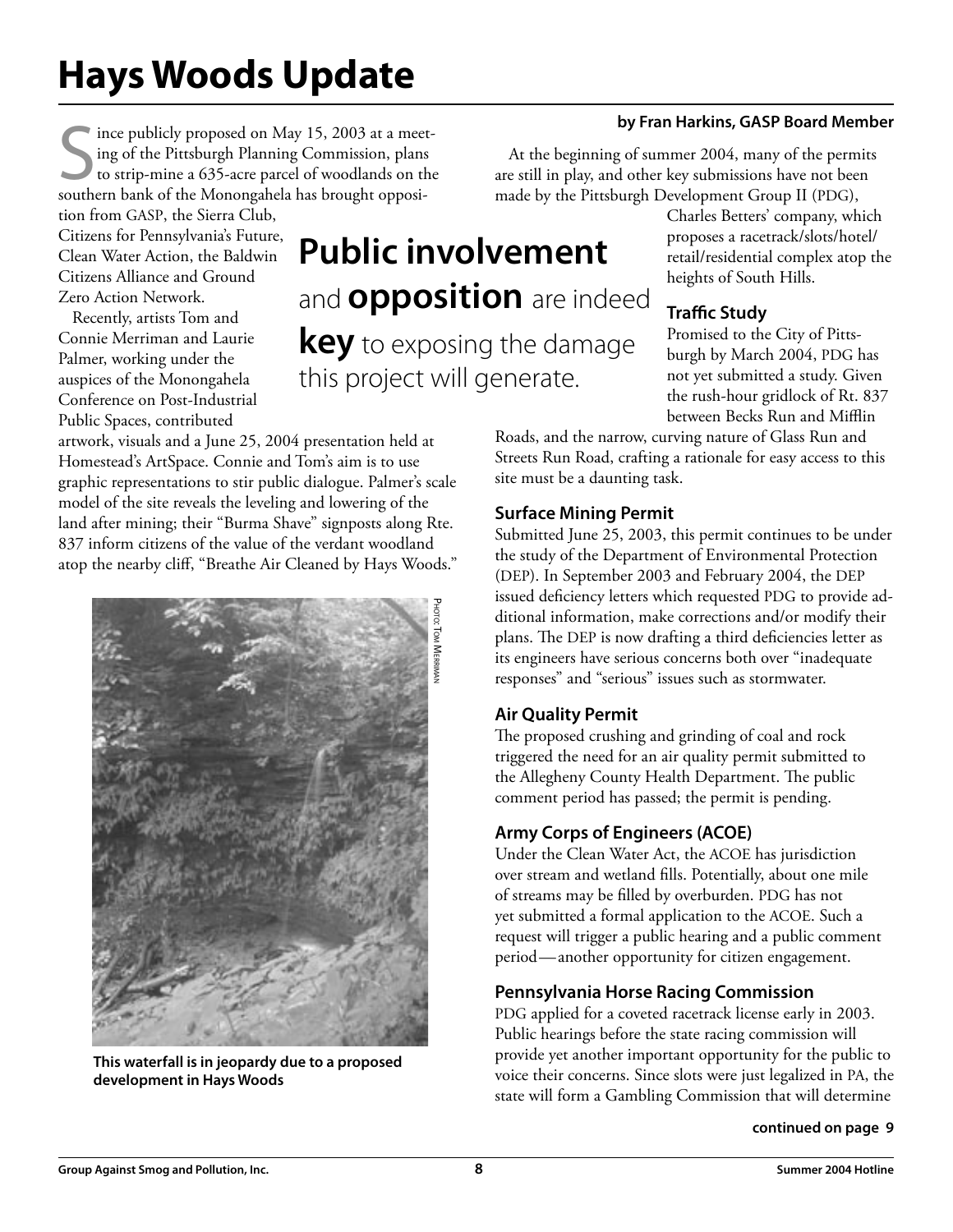## **Four New Board Members Join ACHD**

#### **by Fran Harkins, GASP Board Member**

fter a somewhat contentious winter characterized by<br>turf battles between the Allegheny County Health<br>Department (ACHD) and the Allegheny County<br>Council four new members ioin five incumbents to consti. turf battles between the Allegheny County Health Department (ACHD) and the Allegheny County Council, four new members join five incumbents to constitute the nine member ACHD board.

The membership process begins with nomination by County Chief Executive Dan Onorato; County Council members must then confirm the nominees.

Serving staggered four-year terms, members are responsible for formulating rules and regulations for the prevention of disease, the prevention and removal of conditions which constitute a menace to health, and the promotion and preservation of public health.

As the health and welfare of County residents depend on their decisions, the members' training and civic outreach become important to GASP members concerned with Board members' willingness to approve air quality regulations which safeguard and protect public health. Unfortunately, no biographical information is currently available on the ACHD website; merely a listing of names.

New members include Reverend Ricky Burgess, Ann Frances, Jan Rea, and Dr. Frank Santucci.

Pastor of the Nazarene Baptist Church in Pittsburgh since 1984, **Rev. Burgess** works at the Community College of Allegheny County, teaching undergrads in the Music, Speech & Theatre Department, and coordinating grant-funded projects involving youth training and inmate education.

**Ann Francis** is an RN who provides care for hospice patients dealing with terminal illness at the Heartland & Hope Hospice in Pittsburgh. Ms. Francis has also worked as an ICU nurse at Passavant Hospital.

Since 2000, County Councilwoman **Jan Rea** has represented the 2nd district located in the North Hills. She chairs the Standing Committee on Government Relations. Ms. Rea also serves on the boards of both the Boys & Girls Clubs of Western PA and the Homeless Children & Family Emergency Fund. Additionally, she is a Republican State Committeewoman.

**Dr. Frank Santucci** is board certified in Internal Medicine and has worked as a physician since 1983. He currently practices medicine with UPMC.

Continuing board members include Doctors Titchworth, Turzai, Chaudhary, Harrison and Paul King.

Board of Health Chair, **Dr. Roy Titchworth**, is semi-retired. Formerly, he was Chief of Medicine at Central Medical Pavilion and President of the former South Side Hospital.

Board of Health Vice-Chair, **Dr. Lidia Turzai**, practices pediatrics with the Pittsburgh Pediatric Associates and teaches at Temple & Pitt Medical Schools. Dr. Turzai is on the Highmark Pediatric Advisory Panel and the boards of the Allegheny County Respite Care Coalition and the Children's Museum.

**Dr. Safdar Chaudhary** serves as a Clinical Assistant Professor of Psychiatry at Pitt and is a staff psychiatrist at Torrance State Hospital. Formerly, he chaired the psychiatry medical staff at St. Francis Medical Center.

**Dr. Lee Harrison** is an Associate Professor in Epidemiology at Pitt's Graduate School of Public Health. He heads the Infectious Disease Epidemiology Research Unit and directs the Public Health Infectious Diseases Laboratory.

**Paul M. King** is Director of Environmental Health and Safety at Duquesne University. He is Chairman of the Board of the Pennsylvania Environmental Council and past President of the Air and Waste Management Committee. Awarded a law degree from Pitt, Mr. King also serves as an adjunct professor of environmental law at Pitt.

*My thanks go to John Mascio, Chief Clerk of Allegheny County Council, and to David Zazac of ACHD for gathering information for this article.* b

#### **continued from page 8**

which track and non-track locations receive licenses to allow slots machines. Betters has indicated in recent press articles that he would pursue a gambling license with or without a racetrack. Churchill Downs, the managing partner for Betters' proposed track, indicated that it would pull out of the deal if the site were not to receive a racetrack license. Either way, the outcome could significantly alter the proposed development, thus requiring major revisions of the city and state applications.

Public involvement and opposition are indeed key to exposing the damage this project will generate. Members interested in keeping current can subscribe to a coalition listserv: Save Hays from Being Razed:

http://groups.yahoo.com/group/savehaysfrombeingrazed

or sage@pennfuture.org. क्र Readers may also get more information by visiting the GASP website at http://www.gasp-pgh.org/action/hays.html which has over two dozen articles on the subject. You can also contact Heather Sage at PennFuture at (412) 258-6681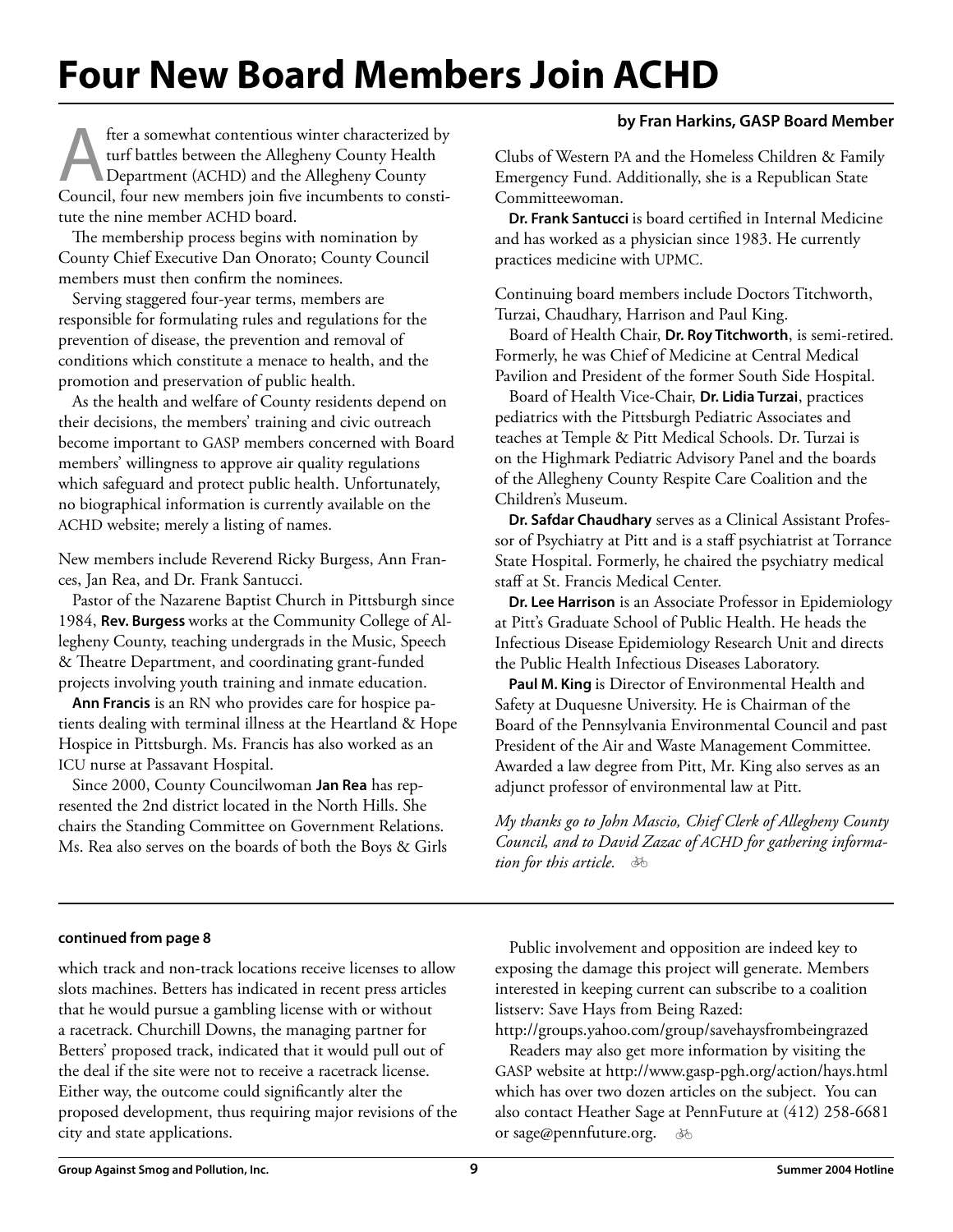## **Spotlight on a Board Member**

t would be shorter to list what Marla Ferrency *doesn't* do for GASP than to list what she *does* do. As the chair of the Communications Committee, she produces the Hotline, website, and e-mail list. She also serves on var t would be shorter to list what Marla Ferrency *doesn't* do for GASP than to list what she *does* do. As the chair of the Communications Committee, she produces the Hotline, website, is helping the staff search for new office space. Marla has been a board member for five years. She'd like to encourage other GASP members to consider serving on the board, and points out that "it doesn't require in-depth knowledge of air quality issues, but rather a dedication to the issues we work on."

Marla has many interests in addition to volunteering with GASP. She enjoys quilting, joining her extended family in a five-year-old tradition of creating a warm welcome for newborn family mem-



bers. They've recently finished a colorful quilt for the fourth new arrival. Marla has also been taking basket-making classes with a local basketry artist for the past year and a half.

A Pittsburgh native, Marla shares her home with her husband, her one-

year-old daughter and one four-legged family member, a Labrador Retriever mix named Robin.

Marla earned a BA in Environmental Studies at Gettysburg College in Pennsylvania. She enjoys working in the non-profit sector as an environmental advocate. Her first post-college job was as GASP's Office Manager and only employee at that time. These days, she serves on the board of the EnviroLink Network, which has been described as the world's largest online environmental information clearinghouse.

Marla has spearheaded GASP's role in educating the public about hybrid vehicles. Four years ago, hearing that hybrids would be going on the market, she researched the available options. Her family bought a 2000 Honda Insight "more for environmental reasons than to save money on gas," but she's happy to also promote the economical aspects of owning a hybrid. Now used mainly for daily commuting, the Insight has taken her family on 500-mile highway trips without refueling and has been comfortable transportation to destinations as far away as New England. The Ferrencys have averaged 58 miles per gallon since they bought the car. It should come as no surprise, then, that Marla took on the task of organizing hybrid owners to appear at GASP's recent "Drive Cleaner, Drive Greener" event (see page 6).  $\delta$ 

### **Haiku: Nature-based Poetry**

#### **by Michael Kaizar, GASP Board Member**

aiku is an ancient form of poetry that<br>originated in Japan. It follows a simple<br>of rules; however, it can be quite challe originated in Japan. It follows a simple set of rules; however, it can be quite challenging and interesting. Contrary to what every grade school student is taught, haiku does not need to follow a 5-7-5 syllable structure. This concept was borrowed from the structure for haiku written in Japanese. As English and Japanese are not equivalent, it is not possible to translate this rule to the English language. There are other basic concepts that are important.

A haiku is intended to convey a feeling or experience in a clear and direct way, often taking the reader out of the present surroundings. Haiku is always very short, rarely exceeding 17 syllables, usually on three lines. The best haiku has an element of surprise and can be interpreted in more than one way. Finally, each haiku should include some element of nature or the season. Three unpublished haiku that I have penned follow.

> Rusting steel mills Forgotten Except by Papa's lungs

Red blood on the snow Broken sled made the tree Easy to find

Homemade casket Frozen grave dug by neighbors Remembering him

Write a haiku or another environmentally themed poem for publication in the Hotline! Send it to gasp@gasp-pgh.org. b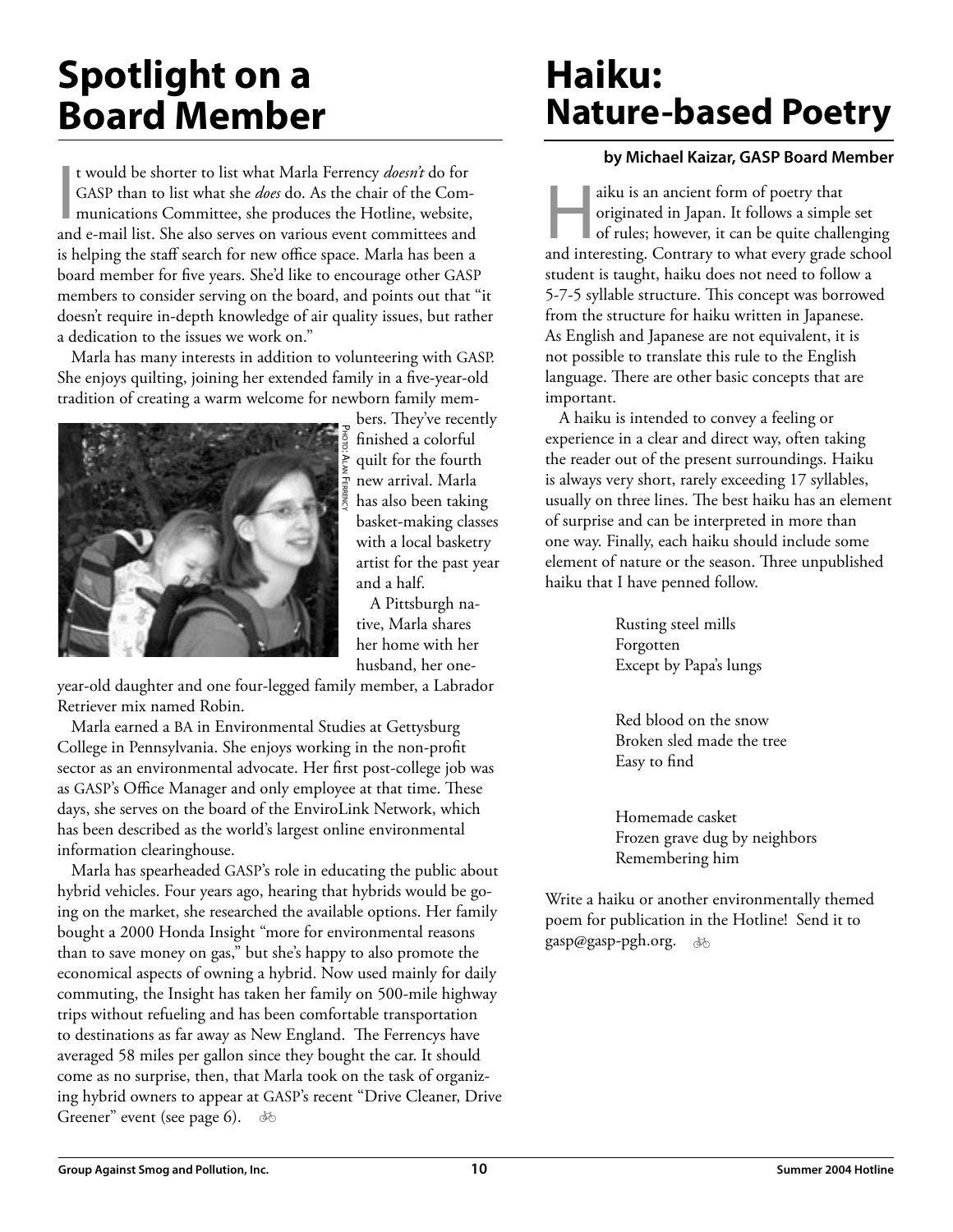#### **continued from page 4**

plant was taken off line. The station remained off line through July 2, and scheduled precipitator repair work as well as other plant repairs were completed. GASP was given a tour on June 8 of the actual precipitator (see pictures) after the plant had been shut down. The Advisory Committee noted, among other items, the repair of porous plating where sections were missing, and the addition of new baffles in a redesign to better direct emission flow according to the consultants recommendations from the model observations.



**Advisory Committee member and GASP Project Manager Sue Seppi (left) and Cheswick Plant Manager Keith Bastian (right) looking into one of the containers where fly ash is collected**

OPMW's and GASP's expectations and hopes are that these improvements will indeed reduce the opacity exceedances at the Cheswick Power Plant. The GASP Advisory Committee will observe the progress closely, and GASP will take

### **Recycling Alert! GASP's Moving Wish List**

he GASP office has been located in the Eastminster<br>Presbyterian Church in East Liberty for almost<br>its entire existence of 35 years. The Eastminister<br>Church has been very good to GASP over the years, offerhe GASP office has been located in the Eastminster Presbyterian Church in East Liberty for almost its entire existence of 35 years. The Eastminister ing us space at no charge. However, the church and GASP have been growing over the past year, and we have found that a new, bigger office space is needed for our operations. The location and our new address will be announced later this summer. In the meantime, we have identified some equipment needs for our new office. If you are able to donate any of the following items to GASP, please call our office at (412) 441-6650 or e-mail gasp@gasp-pgh. org. It's **a great way to recycle that unused furniture** and support a non-profit organization at the same time. Thank you in advance!

 $\triangleright$  Desks

 $\triangleright$  Bookshelves

4Cubicle separators

- $\triangleright$  12-15 folding chairs
- ▶ 8-ft-long and shorter tables ▶ Coat rack
- ▶ Filing cabinets

There is also an ongoing need for office supplies. Our general wish list is posted on our website: http://www.gasp-pgh.org/news/wishlist.html

appropriate action should expected improvements fail to appear.

GASP has developed a plan for use of the environmental education funds. So far, that plan includes using a portion of the funds for educating local and state legislators and the community about diesel exhaust, anti-idling, and other air quality/environmental issues. GASP will also use funds to educate people about the benefits of cleaner, more fuel efficient transportation. For example, note the "Drive Cleaner, Drive Greener" event held recently featuring hybrid vehicles (see page 6).

GASP is presently working with the ACHD Air Quality Program, Air Pollution Control Advisory Committee and its subcommittees to include COMs in the county's opacity regulations. क्र

|                                                                                                                                                                                                                                                                                                                                            | <b>Join GASP Today!</b>                                        |                                                                                                               |  |
|--------------------------------------------------------------------------------------------------------------------------------------------------------------------------------------------------------------------------------------------------------------------------------------------------------------------------------------------|----------------------------------------------------------------|---------------------------------------------------------------------------------------------------------------|--|
| $\Box$ \$35                                                                                                                                                                                                                                                                                                                                | <b>Grassroots Supporters</b><br>(\$15 low income/student rate) | Call GASP at (412) 441-<br>6650 to learn about<br>automatic monthly<br>giving, deducted<br>directly from your |  |
| $\Box$ \$60                                                                                                                                                                                                                                                                                                                                | <b>Grassroots Contributors</b>                                 |                                                                                                               |  |
|                                                                                                                                                                                                                                                                                                                                            | □ \$100 Grassroots Patrons                                     |                                                                                                               |  |
|                                                                                                                                                                                                                                                                                                                                            | S250 Clean Air Defenders                                       | checking account or<br>charged to your credit                                                                 |  |
|                                                                                                                                                                                                                                                                                                                                            | \$500 Clean Air Protectors                                     | card. An easy, hassle-                                                                                        |  |
| $\Box$ \$ $\__$ Other                                                                                                                                                                                                                                                                                                                      |                                                                | free way to support<br>GASP all year round!                                                                   |  |
|                                                                                                                                                                                                                                                                                                                                            |                                                                |                                                                                                               |  |
|                                                                                                                                                                                                                                                                                                                                            |                                                                |                                                                                                               |  |
|                                                                                                                                                                                                                                                                                                                                            |                                                                |                                                                                                               |  |
|                                                                                                                                                                                                                                                                                                                                            |                                                                |                                                                                                               |  |
| F-mail                                                                                                                                                                                                                                                                                                                                     |                                                                |                                                                                                               |  |
|                                                                                                                                                                                                                                                                                                                                            | □ Check □ Visa □ Mastercard □ American Express                 |                                                                                                               |  |
|                                                                                                                                                                                                                                                                                                                                            |                                                                |                                                                                                               |  |
|                                                                                                                                                                                                                                                                                                                                            | Exp. Date $\_\_$                                               | Amount \$                                                                                                     |  |
| Signature ______                                                                                                                                                                                                                                                                                                                           |                                                                |                                                                                                               |  |
| All contributions are tax-deductible to the extent allowed by law. Group<br>Against Smog and Pollution, Inc. is a 501(c)(3) non-profit organization. The<br>official registration and financial information of GASP may be obtained from<br>the Department of State by calling 1-800-732-0999. Registration does not<br>imply endorsement. |                                                                |                                                                                                               |  |